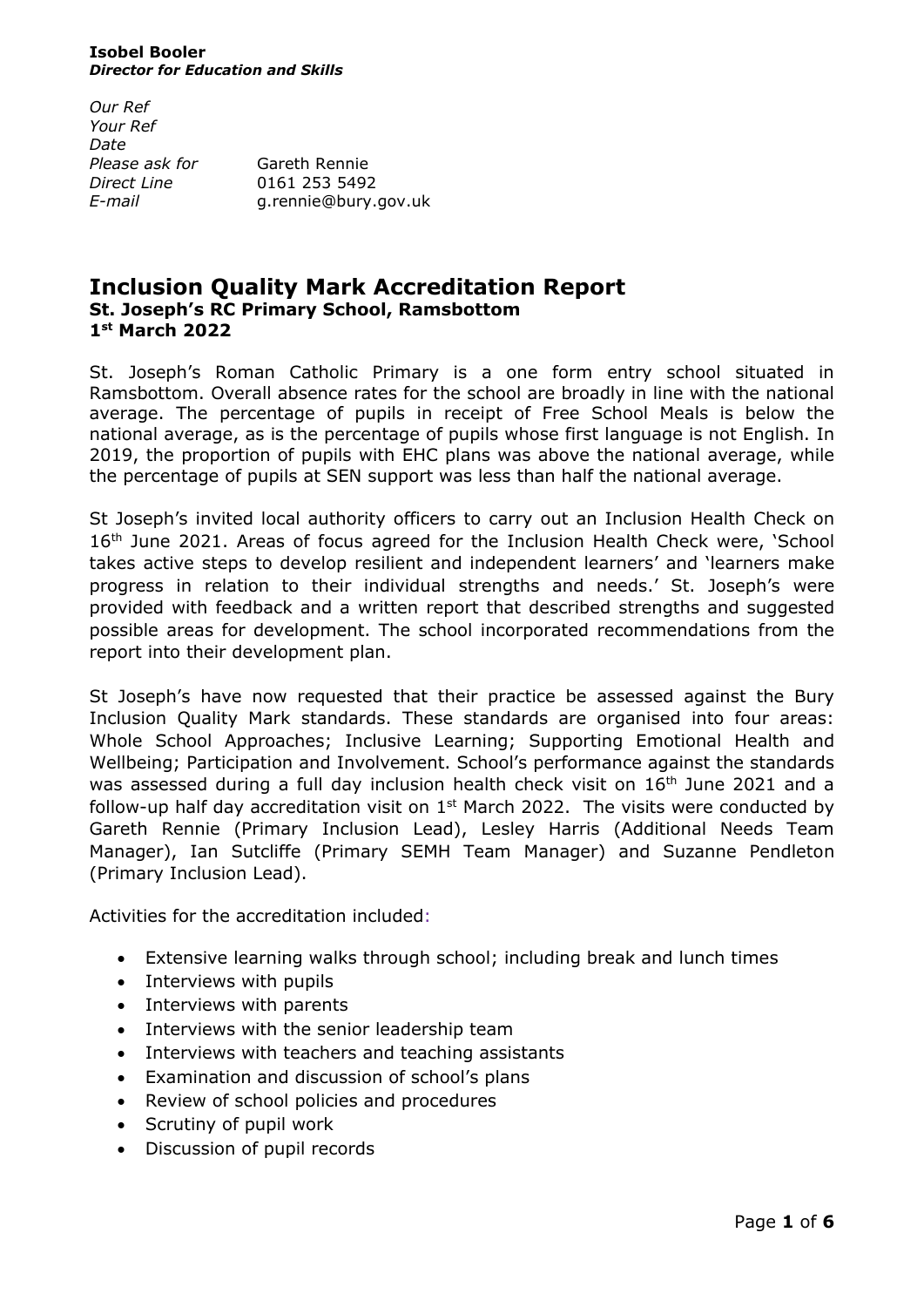# **Whole School Approaches** *Ethos*

• Responses from parents and carers provided strong evidence of the school's ethos and their commitment to meeting need. All parents interviewed had experience of receiving telephone calls from their child's class teacher, both to highlight achievements and to outline the next steps in learning. Parents said that they felt listened to, and valued, and gave examples of how the school made adjustments to their child's provision following parent-initiated contact. Parents were able to talk about the progression of their children. One parent explained how the school had worked in partnership with them to ensure their child was able to access most of their learning in the classroom. Another parent explained how their child had been very unhappy and permanently excluded from a previous school. Their child was now 'thriving' at St. Joseph's, and the parent talked about staff commitment to understanding need and putting provision in place to ensure success. Another parent spoke about their child's previous reluctance to write, until their class teacher began to write letters from Lord Voldemort in their child's Harry Potter journal. The parents and carers were unanimous in their view that school staff are tireless in their commitment to meeting pupil needs.

### *Leadership and Governance*

- St. Joseph's Governors are committed and dedicated. The governors visit school regularly, and are eager to observe, and get involved in classroom learning. These first-hand experiences of teaching and learning delivery enable governors to speak knowledgably about St. Joseph's curriculum offer. Local authority officers were presented with in-depth Governor reports articulating the school's agreed vision for inclusion.
- Leadership at St. Joseph's values everyone's emotional wellbeing and has comprehensive and strong provision in place for staff and children alike. Listening to key stakeholders and co-producing with parents of children with vulnerable characteristics has ensured that parents feel a part of the school community. The staff at St. Joseph's are adept at identifying the early signs of distress and anxiety and respond quickly with appropriate support.

### *CPD*

- Staff talk about how emotional wellbeing CPD has helped to improve staff mental health and has put them in a strong position to respond to pupil SEMH need. Over the last couple of years, staff have accessed mindfulness CPD, and a development day led by a life coach.
- Following on from the Inclusion Health Check in June 2021, the school leadership has led a systematic programme of CPD to address the development areas identified. Included in this approach, is the school's move away from traditional teacher observations, towards 'development sessions,' utilising the principles of 'trust-based observations.' As part of this process, stakeholders are involved in agreeing areas of focus, and the observers consider the effectiveness of the classroom team and learning environment as a whole. Teachers and teaching assistants are both involved in the feedback and target setting process. This change monitoring practice, recognises the importance of teaching assistant contributions, and is supporting more consistent teaching assistant deployment.
- The school leadership has sought to improve differentiation so that all learners are able to make meaningful progress in lessons e.g., in Maths, teachers have participated in staff meetings focused on using ideas from NCETM to develop universal accessibility. Teachers' planning is demonstrating understanding of the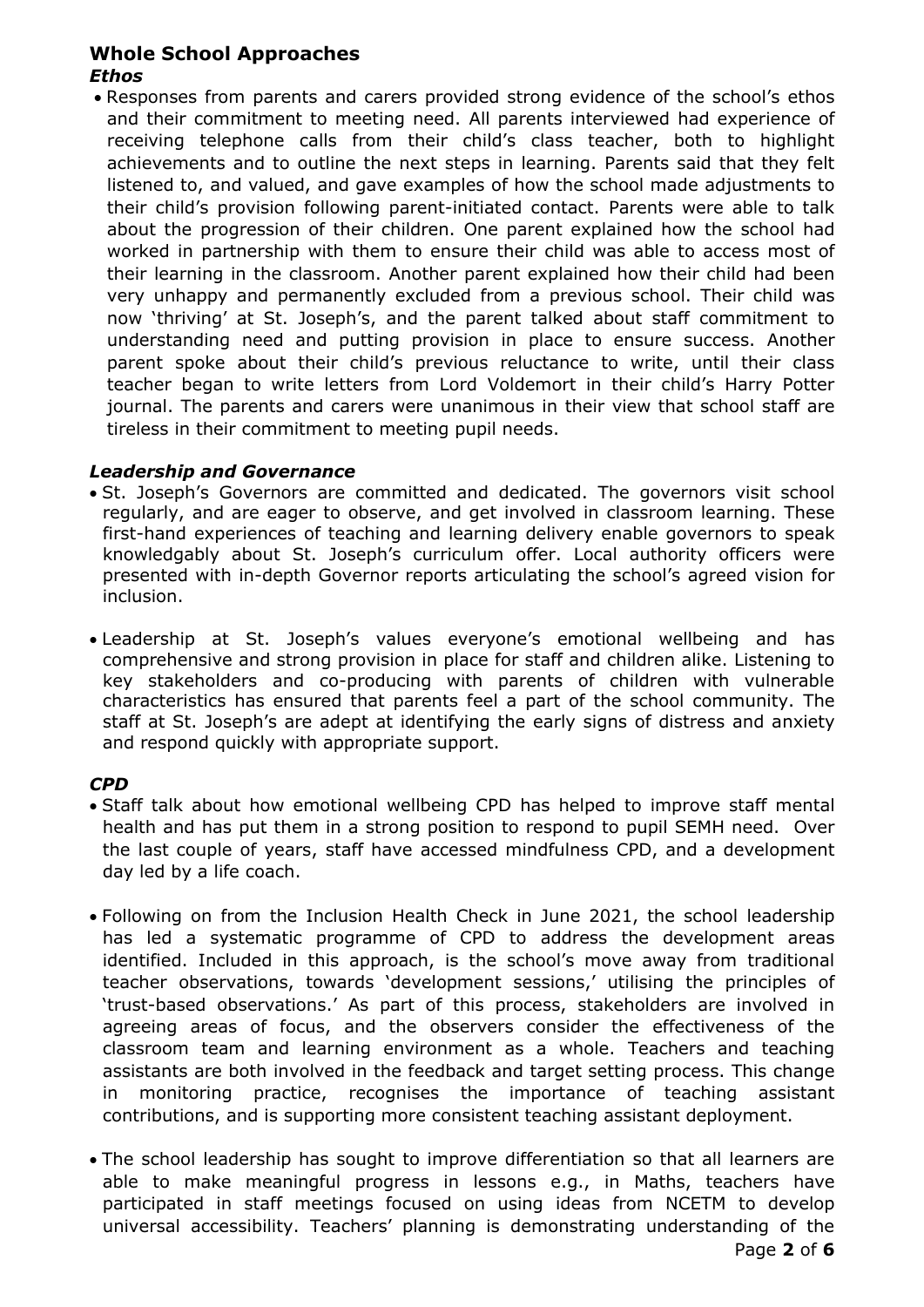different starting points of pupils and also recognises that a scheme of work's 'mastery activity' is not always sufficient to stimulus to progress the learning of the most able.

## *Person Centred Planning*

- Pupil meetings are structured around person centred approaches, for example, annual reviews.
- The staff at St. Joseph's are practiced and skilled at following the interests of pupils to ensure that they are able to engage with national curriculum and EYFS learning outcomes.

## *Understanding and valuing difference*

- The school provides an excellent PSHE curriculum and pupils throughout the school are supportive and sensitive to the needs of other learners. The Inclusion Health Check visit to St. Joseph's took place in Diabetes Week, and local authority officers observed an assembly led by a pupil with diabetes. The pupil talked to their peers about the condition and confidently answered questions that were scaffolded safely by the headteacher.
- Staff understand that 'equality' does not equate to 'treating everyone the same,' and talk about their commitment to getting to know their children, so they are able to put in place provision that enables them to succeed.

### *Policies and plans*

• Leaders and Governors recognise that teaching is a relationship-based profession, and are mindful of research that shows that children learn more when their teacher is happy and performing well. This top-down approach can be seen in the school's 'Mental Health and Wellbeing Policy,' which states an aim to, 'Ensure that the good health, wellbeing and mental health of all who work in this school is promoted effectively.' A caring approach to all stakeholders is outlined in policy and delivered in practice. This is evidenced well in the school's comprehensive response to pupils and families that have experienced adverse events and circumstances.

# **Inclusive Learning**

# *Curriculum and teaching*

- Teacher-pupil interactions observed were friendly and supportive, and there is a strong atmosphere of mutual respect.
- Assessment of pupil phonics progress is accurate and up to date. Teachers and teaching assistants lead small Read Write Inc. groups to ensure that all children access teaching and learning appropriate for their phonics development.
- In one class, the maths activity gave children the option of completing a foundation, intermediate, or challenge task. Children were able to talk about their choice. One child said, 'I am pretty good at this, and I want to be challenged, so I am doing the challenge task.' While another child said, 'I am not sure about this yet, so I am doing the foundation task first of all.'
- There is consistent use of working walls, so pupils are able to refer to prior learning.
- Early Years staff are able to talk about their skills-focussed curriculum and how it responds to the 'next-steps' in learning of individual children.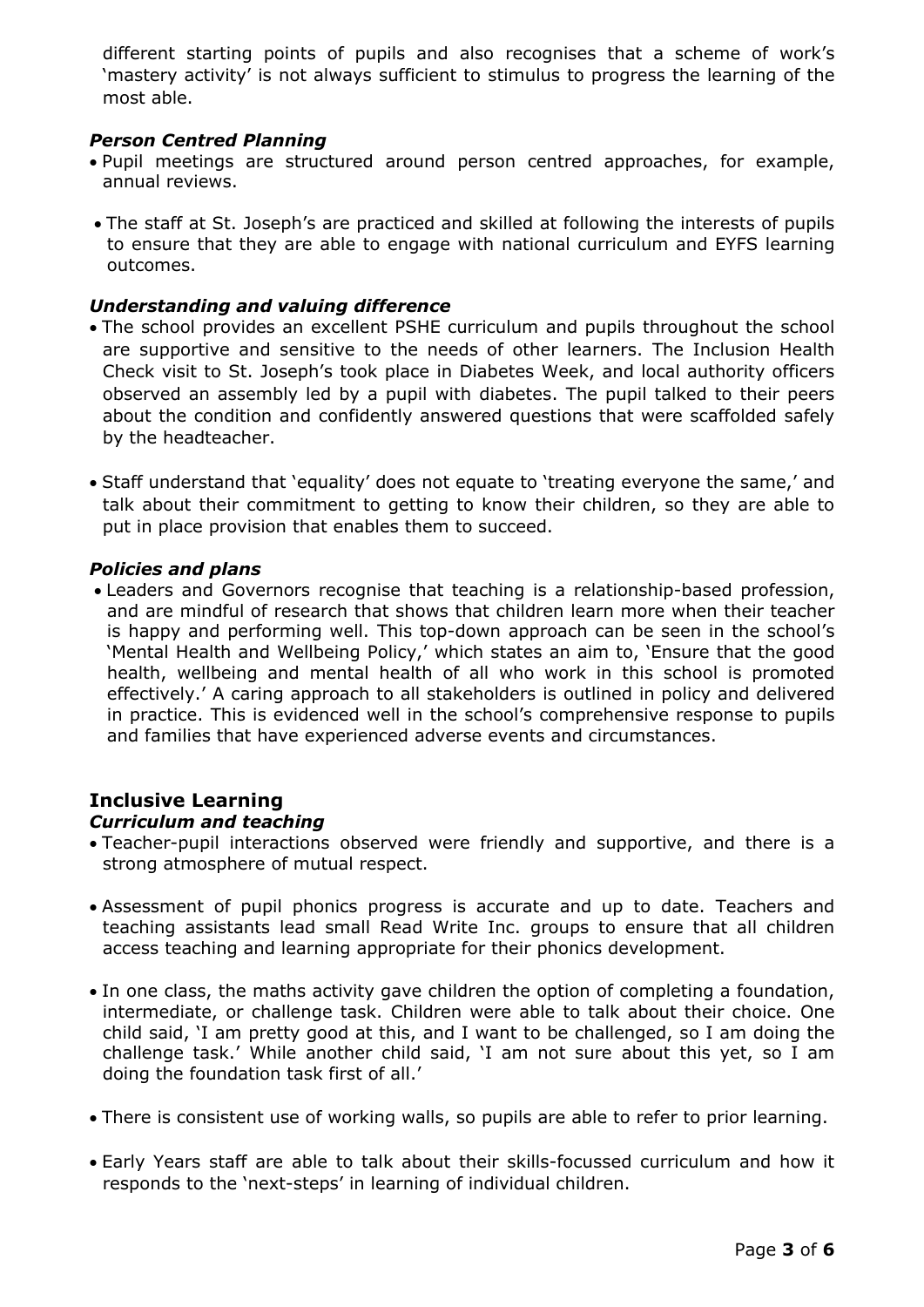• School staff demonstrate a strong awareness of sensory integration issues and understand how unmet sensory need influences behaviour for learning. Strategies and resources which support children to self-regulate are evident throughout school and children were able to explain how they benefitted from access to them.

## *Learning and progress of all groups*

• St. Joseph's has prepared case studies which demonstrate how their inclusive practice has facilitated positive outcomes for children and their families. In these case studies, the school describes the transition process, and how they work in partnership with parents and pupils to ensure success. The school has successfully transitioned pupils who have experienced placement breakdown/permanent exclusion at a previous setting. These pupils are now happy and thriving at St. Joseph's and are making strong academic progress.

# *Transition*

• All transitions are well supported at St. Joseph's because staff are in tune with the needs of their learners. Staff are adept at managing transitions between year groups, key stages and schools. In-year transitions, especially for pupils with SEND, are carefully planned.

## **Supporting Emotional Health and Well-being** *Resilience*

- Pupils are able to articulately talk about the principles of Carol Dweck's, 'Growth Mindset.' With one pupil explaining that 'mistakes are just an opportunity to grow' and 'by keep practising my maths, I am getting better.'
- At no point is any pupil excluded from any activity or from the daily life of St. Joseph's Primary School.

### *Belonging*

- All pupils start the day with a wellbeing check-in. Staff monitor pupil responses and have systems in place to respond to this information straight away, as well as over longer periods of time. Staff are also sensitive to the early signs of escalation and respond quickly to support pupils when needed. One teaching assistant explained how they would take a pupil out of class for a drink, a biscuit, and a chat when they showed signs of distress. This had the effect of averting potential crisis situations providing the pupil with some time to regulate before returning to class ready to learn.
- The senior leadership team leads collective worship and pupils are able to talk about the school's Gospel values of, 'Faith, Hope and Love,' as well as the school's simplified rules 'Ready, Respectful, Safe.' Pupils engage well in collective worship and were observed to be singing and signing the aspirational school song, 'Believe'.
- Parents described how school staff 'went the extra mile' during the lockdown period 'to keep everyone's spirits up.' The school kept in contact with all pupils in creative and innovative ways e.g., all pupils were provided with a 'lockdown buddy' (cuddly toy), which parents described as being of great comfort to their children. Parents also spoke about how the school had provided targeted packages of support for children that had experienced bereavement and other trauma, and of the positive effect this had. All were in agreement that the school is 'happy and welcoming', and that behaviour is excellent. At unstructured times pupils were observed to treat each other with respect and adult intervention was not required.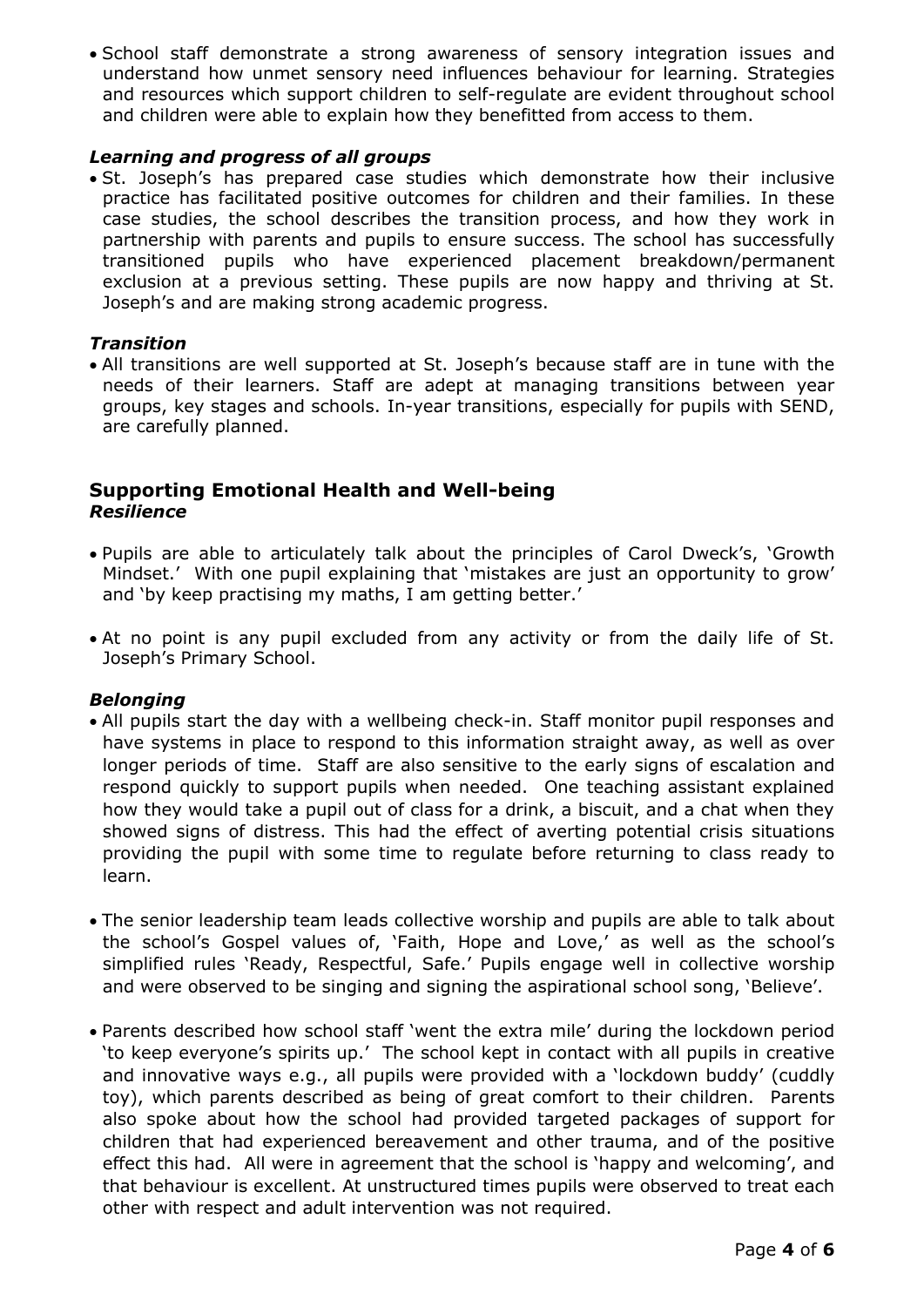# **Participation and Involvement**

## *Whole school approach*

• St. Joseph's is a school that listens to parents, and they have a well-established Parent SEND Group and a Parent Pupil Premium Group. The school's leadership work alongside these groups in a spirit of genuine co-production e.g., the parent representatives of these groups have suggested and agreed to allocate funding to innovative educational and extracurricular programmes to support individuals and groups of learners.

### *Participation of stakeholders*

• St. Joseph's parents and carers have their own SEND parents' forum, affiliated with the main Bury Parent Forum, Bury2gether. Leaders have supported the setup of this forum and understand how this could ultimately enable parents and carers to make a contribution to the development of the school.

### *Wider community links*

• The headteacher is a key member of the Ramsbottom Inclusion Partnership and provides colleagues with advice and support through this framework. The SEMH provision at St. Joseph's is excellent, and the headteacher continues to seek out opportunities to share St. Joseph's strong practice with other schools. The headteacher is ensuring that the school has a wider impact, supporting colleagues through her positions on Bury's in-Year Fair Access Panel, Bury's SEMH Strategic Board, Bury Schools' SEND funding forum and the Ramsbottom Pupil Panel.

# **What is working exceptionally well?**

• One of the key strengths demonstrated during this accreditation process has been the ethos, culture and attitudes underpinning inclusion across the whole school. This has been purposefully developed over time and is consistently applied throughout every aspect of school life and lies deep within every member of the school community. All school staff demonstrated a commitment to supporting the development of the whole-child, and as a result, pupil PSHE development is excellent, as is behaviour. School leaders have taken a top-down approach in order to achieve this, and staff have had access to a range of CPD opportunities, that have included mindfulness and INSET delivered by a life coach.

#### **What might school consider in moving forward? Resilience**

- 
- Observers noted significant improvements to in-class differentiation and teaching assistant deployment following on from June 2021's Inclusion Health Check. Pupils are still able to talk about the key theories of Carol Dweck's Growth Mindset and believe that high aspirations and hard work bring rewards. However, the majority of pupils were still unclear on strategies that they could use when they 'get stuck.' Most pupils explained that they would first of all 'ask the teacher' if they encountered something that seemed tricky. A practical, whole school stepped approach utilising 'the three before me' rule has been presented to pupils at assemblies. However, to embed this approach so it is effective in classrooms, it will be up to the classroom teachers to reinforce this framework so that pupils can actively develop their independence in learning; this will complement the school's strong Growth Mindset teachings.